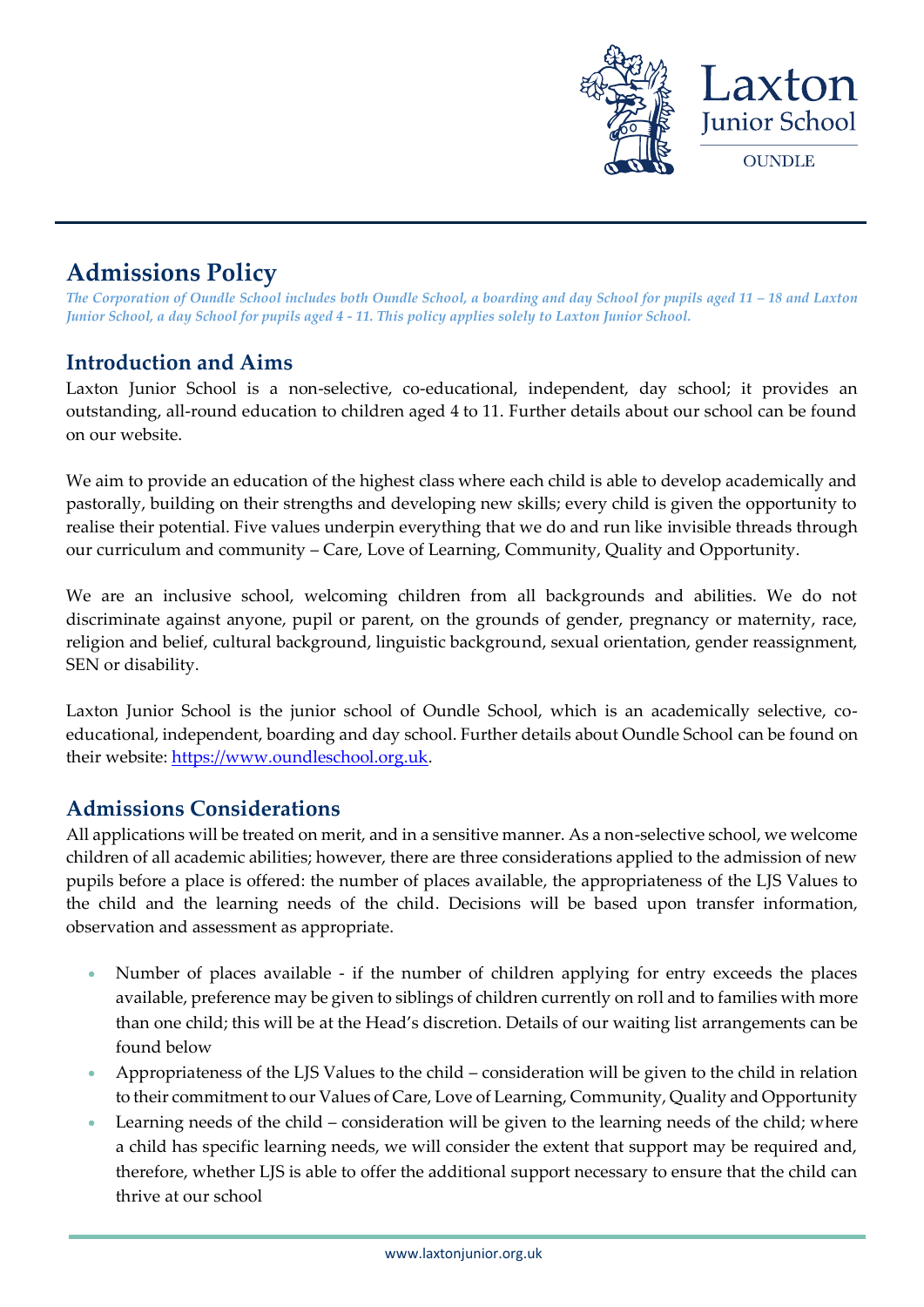## **The Admissions Journey**

Parents can apply for their child to be admitted by contacting the Assistant Head Admissions at [admissions@laxtonjunior.org.uk.](mailto:admissions@laxtonjunior.org.uk) Video or voice calls with the Assistant Head Admissions and the Head will be offered, as well as a tour of the School and face-to-face meetings with the Head and Assistant Head Admissions. Following registration, assessments and visits will be offered, as outlined below. Places will be offered by the Assistant Head Admissions where it is agreed that Laxton Junior School is well placed to meet the needs of the child and enable them to thrive in all aspects of the academic and co-curriculum.

#### **Year Group Ages**

Typically, prospective pupils will be admitted according to their age and as follows:

- Reception: children will turn 5 during the academic year
- Year 1: children will turn 6 during the academic year
- Year 2: children will turn 7 during the academic year
- Year 3: children will turn 8 during the academic year
- Year 4: children will turn 9 during the academic year
- Year 5: children will turn 10 during the academic year
- Year 6: children will turn 11 during the academic year

In some circumstances, out of year group admissions can be authorised by the Head.

For children who turn 12 or more during an academic year, prospective parents may wish to consider applying for a place at our senior school, Oundle School; details of their admissions process can be found on their website: [https://www.oundleschool.org.uk.](https://www.oundleschool.org.uk/)

#### **Reception Admissions Arrangements**

Places are guaranteed for the first 40 pupils who are registered for a Reception cohort prior to the start of the academic year. Reception places are formally offered 15 months prior to starting school. There are no academic prerequisites for starting school at Laxton Junior School. Children joining in September are offered a number of transition sessions during the Summer Term and month preceding entry.

If applying to join Reception after the start of the academic year, children are invited to visit the school for two days, appropriate to the child's age and time previously spent at school. Staff will spend this time getting to know the child and carry out informal assessments of the child's learning in phonics and number, as well as observing their social interactions. This process is not subject to a pass or fail; staff use their professional judgement to ascertain the child's strengths and to identify next steps, as well as to ensure that Laxton Junior School is able to meet their needs academically and pastorally.

#### **Key Stage 1 Admissions Arrangements**

In Years 1 and 2, each prospective pupil will visit the school for two days. During this time, they will undertake standardised cognitive assessments, along with standardised assessments in English, Maths, Reading and Spelling. Extra assessments may be taken at the discretion of the Assistant Head Admissions and the Form Teacher. These assessments will be administered by the Head of Educational Support or other members of the Educational Support team, with assistance from the Assistant Head Admissions and the relevant Form Teacher.

Where assessments need to take place remotely, a revised assessment procedure will be followed, at the discretion of the school, to account for the age of the child and the suitability of the assessments.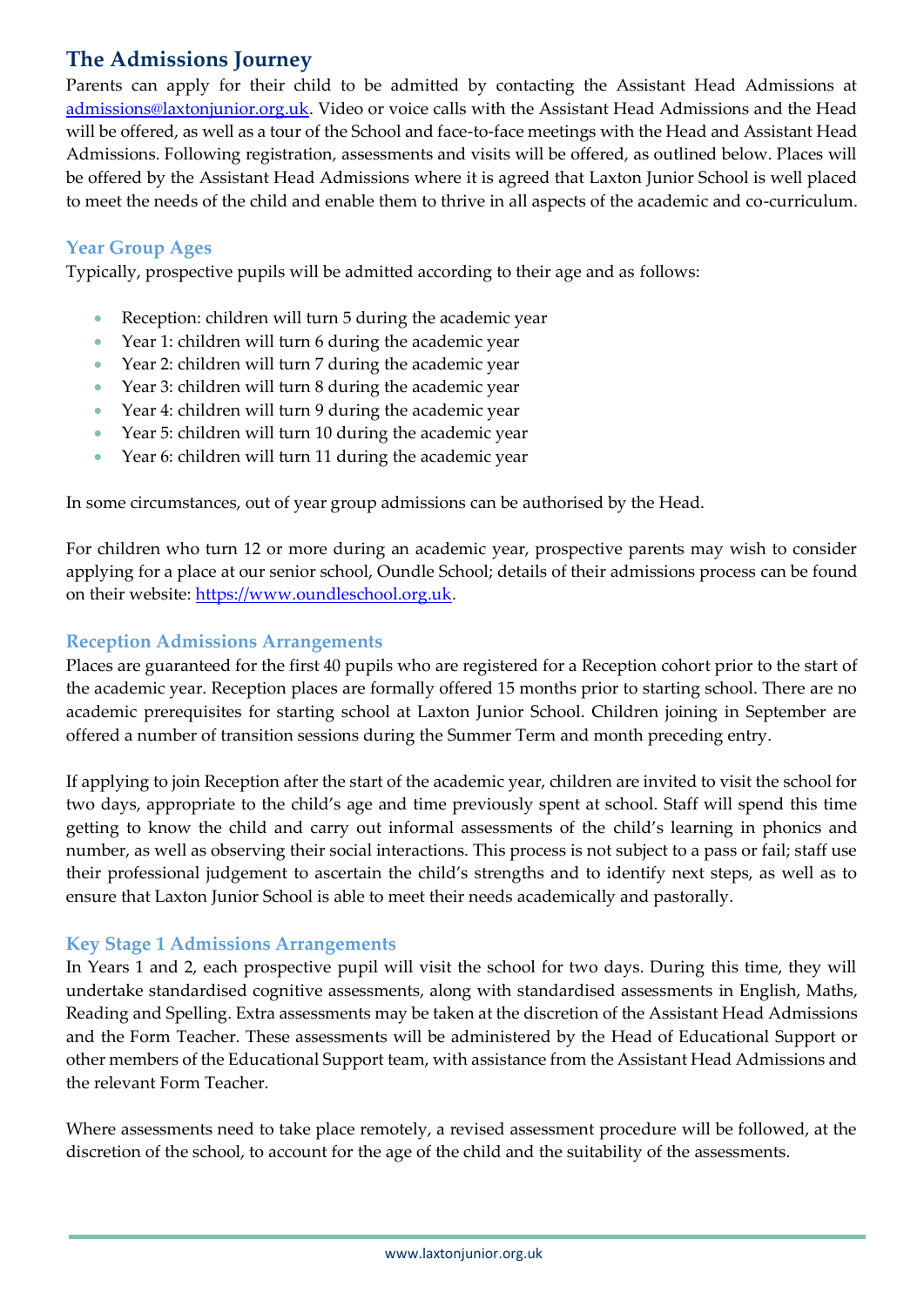All assessment data will be reviewed by the Assistant Head Admissions; this may be carried out in conjunction with the Head of Educational Support, Form Teacher, Assistant Head Academic and the Head as appropriate. This information will be communicated to parents by the Assistant Head Admissions.

This process is not subject to a pass or fail; staff use the assessments to ascertain the child's strengths and to identify next steps, as well as to ensure that Laxton Junior School is able to meet their needs academically and pastorally.

#### **Key Stage 2 Admissions Arrangements**

In Years 3, 4, 5 and 6, prospective pupils will visit the school for two days. During this time, each pupil will take assessments in English, Mathematics, Reading and Spelling, as well as Cognitive Ability Tests (CAT), which include verbal, non-verbal, spatial and quantitative reasoning.

For the English and Maths assessments, the pupil will sit the test which is closest to their age. For example, if a Year 4 pupil is being assessed in the first half of the academic year, then they will sit the Year 3 assessment. If the same child is being tested in the second half of the academic year, then they will sit the Year 4 assessment. The candidate will sit the CAT assessment relative to their cohort, regardless of the time of year when it will be taken.

These assessments will be administered by the Head of Educational Support or other members of the Educational Support team, with assistance from the Assistant Head Admissions and the Form Teacher. Non-term time assessments will be administered online in most cases.

All online assessments reports will be created and reviewed by the Assistant Head Admissions; this may be carried out in conjunction with the Head of Educational Support, Form Teacher, Assistant Head Academic and Head as appropriate. This information will be communicated to parents by the Assistant Head Admissions.

This process is not subject to a pass or fail; staff use the assessments to ascertain the child's strengths and to identify next steps, as well as to ensure that Laxton Junior School is able to meet their needs academically and pastorally.

#### **Virtual Visits and Online Assessments**

Where visits in person are not possible due to location or other circumstances, virtual visits are available on our website that provide an introduction to what Laxton Junior School is like. Additionally, virtual meetings will be set up to enable a prospective family to meet staff; this may include the Head, Assistant Head Admissions, Form Teacher and Head of Educational Support. Similarly, where visits to the school are not possible, online assessments will be administered for pupils in Years 3 to 6. If a child is unable to visit prior to starting at Laxton Junior School, a virtual meeting with the Form Teacher will be offered as well as a virtual meeting with members of the child's Form.

#### **Access Arrangements**

If a prospective pupil has Special Educational Needs, Disabilities or English as an Additional Language (EAL), adjustments will be made to the ensure that the child is able to access all elements of the assessment process, in line with our Educational Support Policy, EAL Policy and Accessibility Plan.

#### **Appeal**

There is no recourse to appeal against the decision with regards to the offer of a place.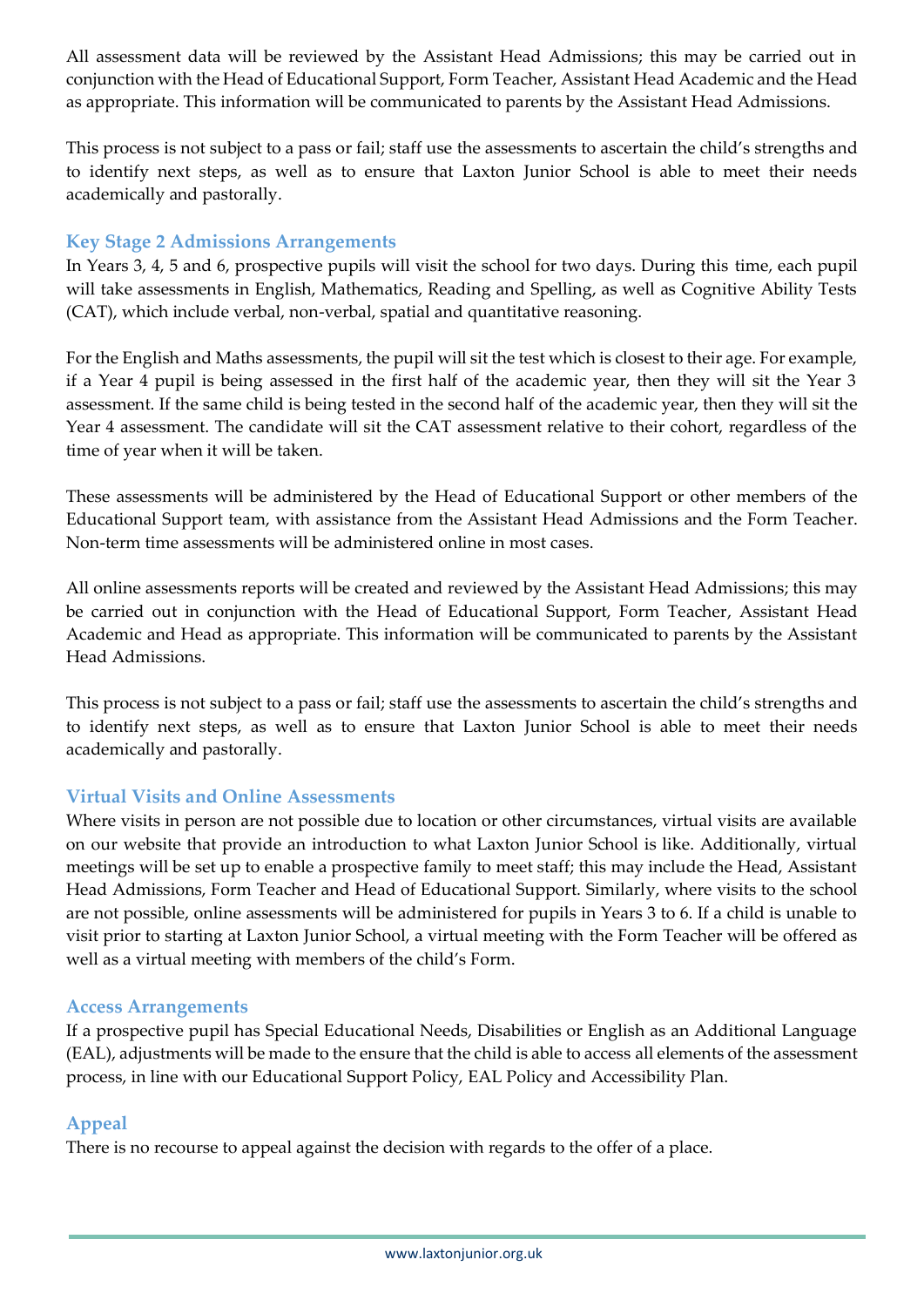#### **Waiting List Arrangements**

Where a year group is full at the time of enquiry, parents may place their child onto the Waiting List for that cohort by completing and returning the Waiting List form, which will be supplied by the Assistant Head Admissions, along with the fee of £30. In the event of a place becoming available, parents of children on the Waiting List will be made aware to give them the opportunity to register and apply for the place. The Waiting List will be administered on a first come, first served basis, with preference being given to siblings of children already enrolled at LJS or Oundle School. Parents can apply for their child to be admitted by contacting the Assistant Head Admissions. Places will be offered by the Assistant Head Admissions where it is agreed that Laxton Junior School is well placed to meet the needs of the child and enable them to thrive in all aspects of the academic and co-curriculum.

### **Financial Matters**

#### **Fees**

Our current fee structure can be found on our website: [https://www.laxtonjunior.org.uk/admissions/fees.](https://www.laxtonjunior.org.uk/admissions/fees)

#### **Bursaries**

Bursaries are available for any pupil joining Year 4 and above for a maximum of 10 years. Applications are considered within a gathered field each year between 6 to 12 months before entry, as part of which families are asked to complete a means tested application form. Where substantial support looks to be required, we will arrange a home visit.

Funds are limited and our duty is to ensure that they are used to support those who would benefit most from the opportunity of attending Laxton Junior School. So that we can disburse the funds available appropriately we assess each application with great care, and arrive at a decision based on all the evidence available to us. This include an extended School visit enabling appropriate assessment and strong school references, willingness to embrace the School's values and expectations, a determination to make the most of the breadth of opportunity on offer and a wish to contribute to the community of which they will be part.

For more information about bursaries, please visit our Bursary page on our website or contact the Assistant Head Admissions for further details; their contact details can be found below.

#### **Withholding an Offer**

The offer of a place may be withheld from a prospective family where there remain unpaid fees or a history of late payment or difficulty in paying the fees for a sibling who is already a pupil in the School. Where relevant, the School further reserves the right to establish from any previous school that all fees have been paid, and any offer of a place may be withdrawn if they have not.

#### **Monitoring and Review**

This policy will be monitored by Assistant Head Admissions and the Laxton Junior School Committee of the Governing Body of Oundle School; it will be reviewed every two years, or earlier in the light of any changed circumstances.

#### **The School's Contractual Terms and Conditions**

Copies of the School's Terms and Conditions are made available to parents when a place is offered and can be made available on request prior to this.